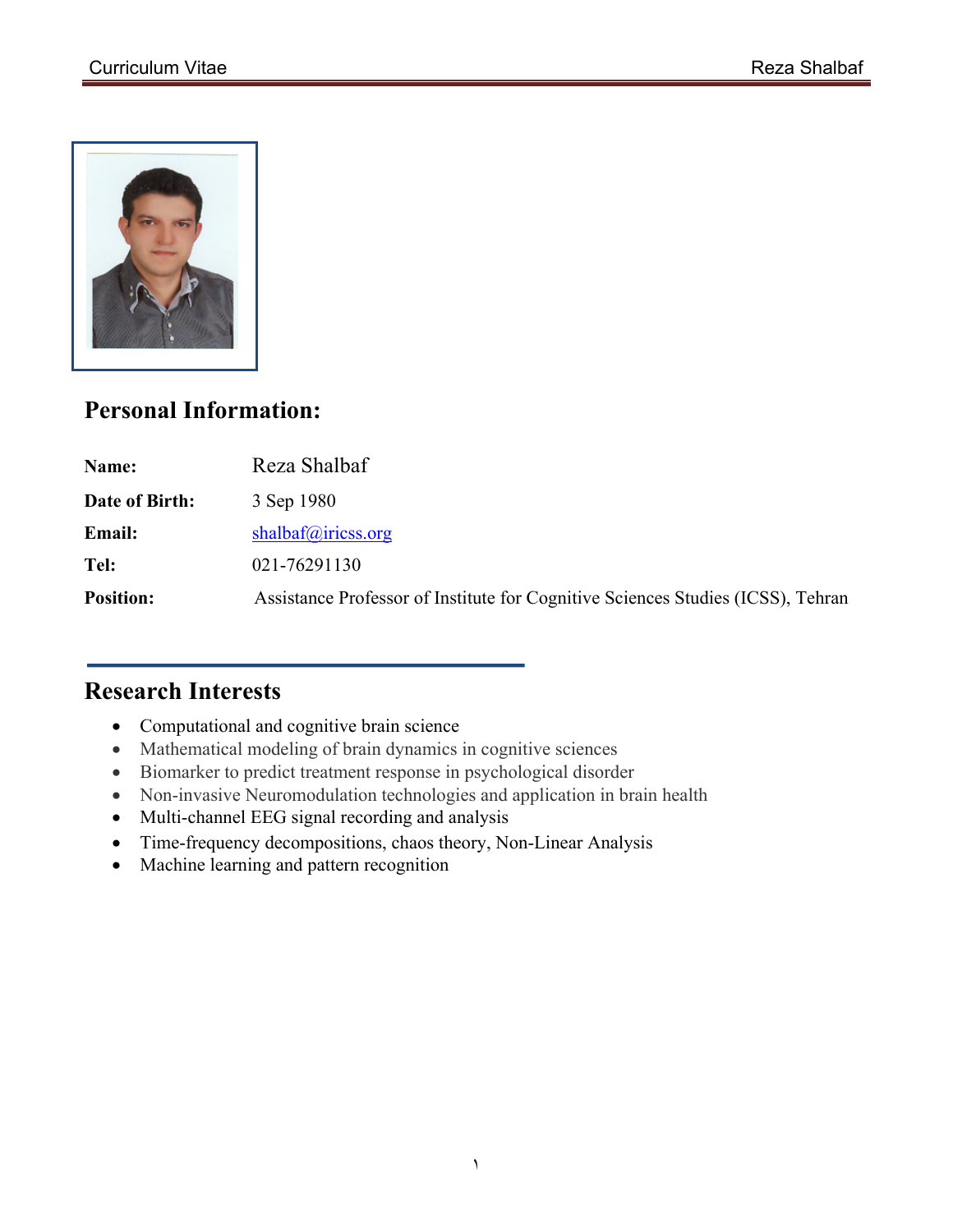# **Education**

| 2016-2017 |                                                                                                                                                                                    |
|-----------|------------------------------------------------------------------------------------------------------------------------------------------------------------------------------------|
|           | Postdoc Researcher                                                                                                                                                                 |
|           | University of British Colombia, Vancouver, Canada                                                                                                                                  |
|           | Subjects: Studying dynamic functional connectivity and its relationships with brain disorder.<br>EEG Biomarker as predictor of response to rTMS in treatment resistant depression. |
| 2008-2014 |                                                                                                                                                                                    |
|           | PhD in Biomedical Engineering                                                                                                                                                      |
|           | Iran University of Science and Technology, Tehran, Iran                                                                                                                            |
|           | Major: Bioelectric                                                                                                                                                                 |
|           | Thesis Title: Measuring depth of anesthesia using combination of vital and brain signals                                                                                           |
| 2003-2006 |                                                                                                                                                                                    |
|           | M.Sc in Biomedical Engineering                                                                                                                                                     |
|           | Amirkabir University of Technology, Tehran, Iran                                                                                                                                   |
|           | Major: Bioelectric                                                                                                                                                                 |
|           | Thesis: Lip reading by help of image processing to aid speech impaired people                                                                                                      |
| 1998-2003 |                                                                                                                                                                                    |
|           | <b>B.Sc in Biomedical Engineering</b>                                                                                                                                              |
|           | Islamic Azad University, Tehran, Iran                                                                                                                                              |
|           | Major: Bioelectric                                                                                                                                                                 |
|           | Thesis: Design and Implementation of an Audiometry system                                                                                                                          |

### **Patents**

• Yaghoobzadeh A, Azizzadeh H, **Shalbaf R**, Kullman T, Tietz S, Lanzinger O; "Medical intelligent Ventilation System**"**; Saadat Co(Iran) and Heyer Co(Germany); European Patent Application, 2015

# **Publications Journals**

- Shalbaf A, **Shalbaf R**, Saffar M, Sleigh J, Monitoring the level of hypnosis using a hierarchical SVM system, Journal of clinical monitoring and computing (Springer Publication), 1-8, 2019
- **Shalbaf R,** Brenner C, Pang C, Blumberger DM, Downar JH, Daskalakis ZJ, Tham J, Lam RW, Farzan F, Vila-Rodriguez F, "Non-linear entropy analysis in EEG to predict treatment response to repetitive transcranial magnetic stimulation in Depression", Frontiers in Pharmacology 9, 1188, 2018
- Shalbaf A, Saffar M, Sleigh JW, **Shalbaf R**; Monitoring the Depth of Anesthesia Using a New Adaptive Neurofuzzy System, IEEE journal of biomedical and health informatics 22 (3), 671-677, 2018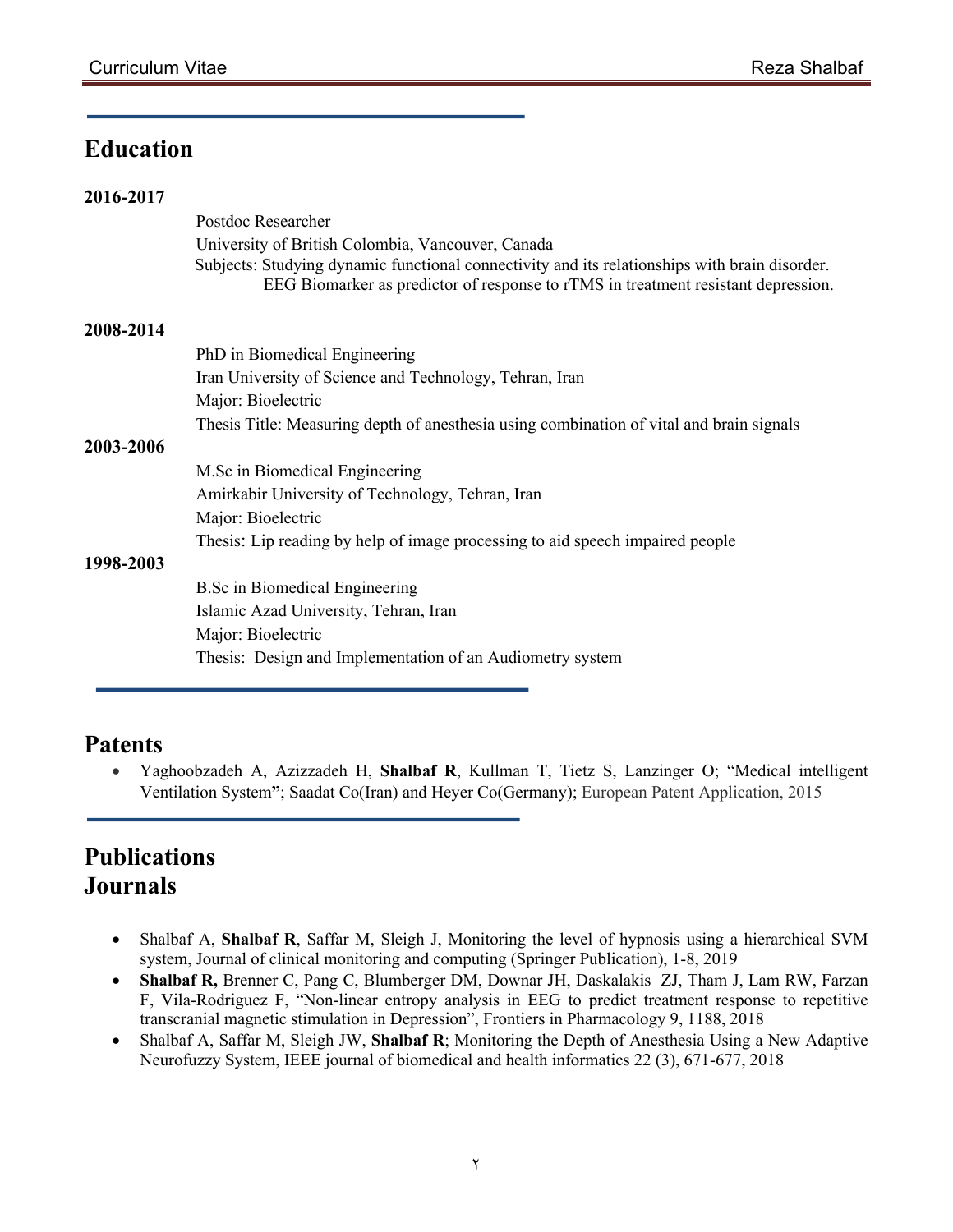- Mirsadeghi M, Behnam H, **Shalbaf R**, Jelveh Moghadam H. "Characterizing awake and anesthetized states using a dimensionality reduction method", Journal of medical systems (Springer Publication), 2016;40 (1), 13
- **Shalbaf R**, Behnam H, Sleigh JW, Steyn-RossDA, Steyn-RossML. "Frontal-temporal synchronization of EEG signals quantified by order patterns cross recurrence analysis during propofol anesthesia", IEEE Transactions on Neural Systems and Rehabilitation Engineering(IEEE Publication), 2015; 23:468-74
- Alizadeh-Sani Z, Shalbaf A, Behnam H, **Shalbaf R**, "Automatic computation of left ventricular volume change from Echocardiography images using nonlinear dimensionality reduction "Journal of Digital Imaging (Springer Publication), 2015, 28:91-8.
- **Shalbaf R**, Behnam H, Jelveh Moghadam H. "Monitoring depth of anesthesia using combination of EEG measure and hemodynamic variables", Cognitive Neurodynamics (Springer Publication), 2015, 9: 41–51.
- **Shalbaf R**, Behnam H, Sleigh JW, Steyn-Ross A, Voss LJ. "Monitoring the depth of anesthesia using entropy features and an artificial neural network", Journal of Neuroscience Methods (Elsevier Publication), 2013; 218, 17– 24.
- **Shalbaf R**, Behnam H, Sleigh JW, Voss LJ. "Measuring the effects of sevoflurane on electroencephalogram using sample entropy". Acta Anaesthesiologica Scandinavica Journal (Wiley Publication) 2012; 56:880–9.
- **Shalbaf R**, Behnam H, Sleigh JW, Voss LJ. "Using the Hilbert–Huang transform to measure the electroencephalographic effect of propofol". Physiological Measurement Journal (IOP Science Publication) 2012; 33:271–85.
- Hosseini PT, **Shalbaf R**, Nasrabadi AM. "Extracting a seizure intensity index from one-channel EEG signal using detrended fluctuation analysis and bispectral analysis". Journal of Biomedical Science and Engineering (Scientific Research Publication)2010; 3: 253-61.

# **Conferences**

- NJ Ainsworth, A Leon, K Green, RF White, J Sung, G Smith, **R Shalbaf**. "Clinical response to electroconvulsive therapy among patients with treatment-refractory psychosis: the BC Psychosis Program experience", Brain Stimulation: Basic, Translational, and Clinical Research in Neuromodulation, 2018
- M Danilewitz, C Pang, D Aur, **R Shalbaf**, R Ge, J Brown, E McLellan, F Vila-Rodriguez. "The acute effects of a combined yoga and transcranial direct current stimulation on neurophysiological markers: preliminary data", Brain Stimulation: Basic, Translational, and Clinical Research in Neuromodulation, 2018
- **Shalbaf R**, Mehrnam AH, Behnam H. "Depth of Anesthesia Indicator Using combination of Complexity and frequency Measures", In Proceedings of IEEE Conference on Biomedical Engineering (ICBME2014), 26 - 28 December 2014, Iran, Tehran
- **Shalbaf R**, Behnam H, Jelveh Moghadam H. "The Brain Function Index as a depth of anesthesia indicator using complexity measures", In Proceedings of IEEE International Conference on Systems, Process & Control. (ICSPC 2013), Kuala Lumpur.
- **Shalbaf R**, Hosseini PT, Analoui M. "Epilepsy detection using detrended fluctuation analysis". In Proceedings of the IEEE International Conference on Wavelet Analysis and Pattern Recognition. 2009, china.
- **Shalbaf R**, Vafadoost M, Shalbaf A, Kahnamouei R. "Recognition of Six Digits from Lip Movement Using Color Image". In Proceedings of International Conference on Biomedical Engineering. 2008, Kuala Lumpur.
- **Shalbaf R**, Vafadoost M, Shalbaf A. "Extraction of Visual Speech features using deformable models for lip reading", Proceedings of 15th International Conference on Electrical Engineering, 2007, Iran. Tehran, Tele Communication Research Center.